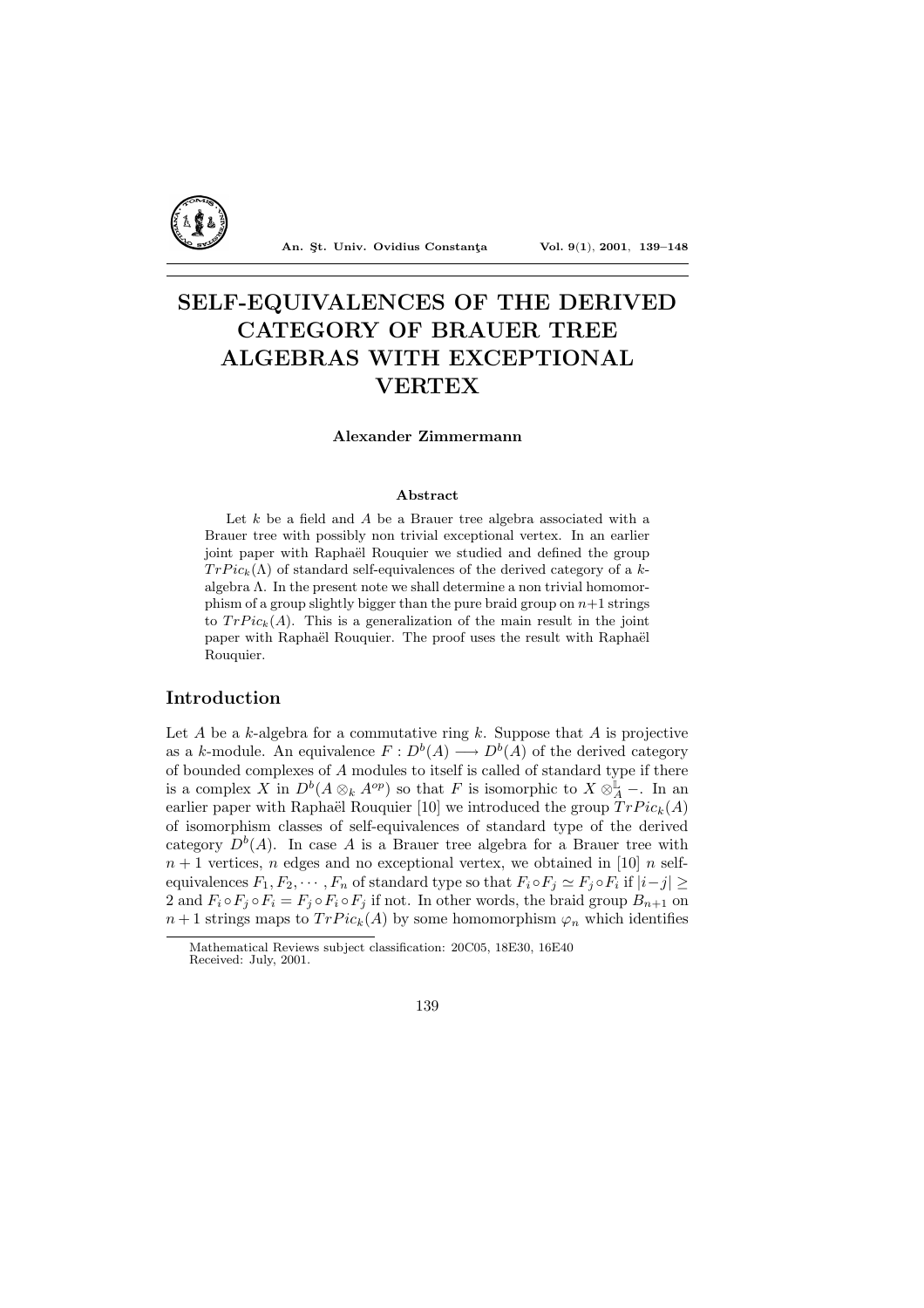the natural braid generators with the self-equivalences above. Moreover, if  $n = 2$  this morphism was shown to be injective with normal image of index  $4 \cdot |Pic_k(A)|$ . Khovanov and Seidel proved in [4] that the mapping  $\varphi_n$  is injective for all n. The question of the image remains open for  $n > 2$ .

The purpose of this note is to see what the construction in the paper [10] has to say for a Brauer tree algebra A of a Brauer tree with n edges,  $n + 1$ vertices and an exceptional vertex with multiplicity strictly bigger than 1. We shall see that we still get subgroups  $S_n$  of the standard braid group  $B_{n+1}$ , containing the pure braid group  $P_{n+1}$  of  $B_{n+1}$  and containing the parabolic subgroup  $B_n$  of  $B_{n+1}$ .

It should be noted that Schaps and Zakay-Illouz obtained in [11] a homomorphism of the braid group of the affine Dynkin diagram  $\tilde{A}_n$  to  $TrPic_k(A)$ . No statement about the kernel or the image is made. Our approach is completely independent from the approach of Schaps and Zakay-Illouz. One should observe that the set of homomorphisms of the braid group of the affine Dynkin diagram  $\tilde{A}_n$  to the braid group of the Dynkin diagram  $A_m$  for all n and m is infinite, as is the set of homomorphisms from the braid group of the diagram  $A_m$  to the braid group of the diagram  $\tilde{A}_n$ .

Finally I should note that our notation is that of the monography [6] and that of the paper [10]. The present note follows an idea which was sketched in an example in [14] for the case  $n = 2$ . There the method was used to lift a self-equivalence of the derived category of a group algebra to a self-equivalence of the derived category of the group ring over a complete discrete valuation ring, which reduces to the algebra, subject to the additional condition that if the self-equivalence of the derived category of the algebra fixes the trivial module, then the lifted self-equivalence fixes the trivial lattice.

# 1 A brief review on self-equivalences of derived categories

 $(1.1)$  Let k be a commutative ring and let A be a k-algebra. Rickard proved in [7] that for a k-algebra B the derived category  $D<sup>b</sup>(A)$  of bounded complexes of A-modules is equivalent as triangulated category to the derived category of bounded complexes of B-modules if and only if there is a so-called tilting complex  $T$  over  $A$  with endomorphism ring in the derived category isomorphic to  $B$ . A *tilting complex* over  $A$  is a bounded complex of finitely generated projective A-modules so that  $Hom_{D^b(A)}(T,T[n]) = 0$  if  $n \neq 0$ , and so that  $K^b(A - proj)$  is the smallest triangulated category of  $D^b(A)$  containing all direct summands of finite direct sums of T. Here  $K^b(A - proj)$  denotes the homotopy category of bounded complexes of finitely generated projective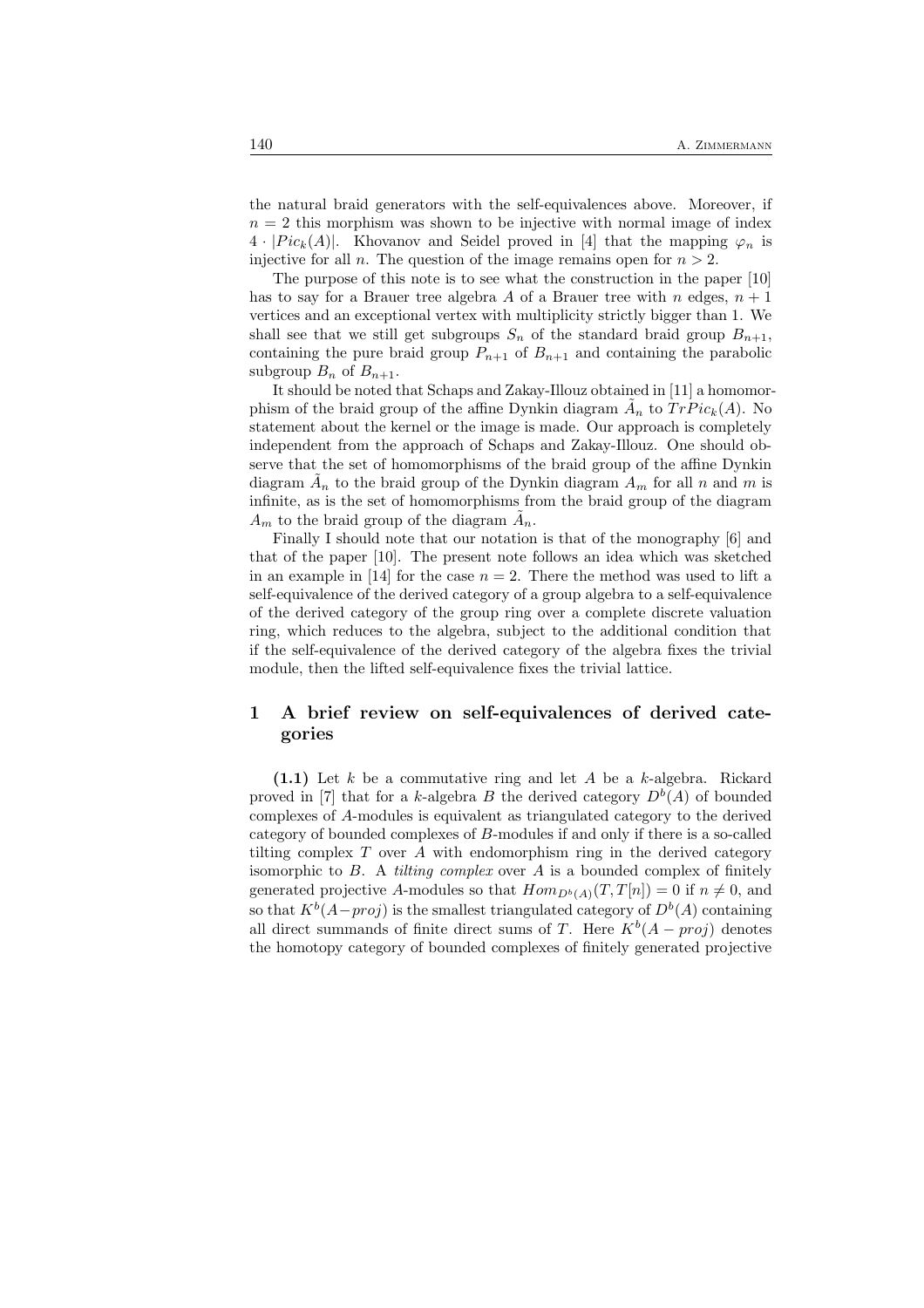A-modules. Given an equivalence  $D^b(B) \longrightarrow D^b(A)$  the image of the rank 1 free B-module is a tilting complex.

(1.2) In case A is flat as k-module, there exists a complex X in  $D^b(A \otimes_R A)$  $B^{op}$ ) so that  $X \otimes_B^{\mathbb{L}} - : D^b(B) \longrightarrow D^b(A)$  is an equivalence (cf Keller [3] for the general case or Rickard  $[8]$  for A and B being projective as k-modules). The complex X is called a two sided tilting complex and the equivalence  $X \otimes_B^{\mathbb{L}}$  – is called an equivalence of standard type. Moreover,  $X \otimes_B^{\mathbb{L}} \overrightarrow{B}$  is a tilting complex over A, and for any tilting complex T over A with endomorphism ring  $B$  there exists a twosided tilting complex X with  $T \simeq X \otimes_B^{\mathbb{L}} B$  (cf Keller [3]). Any two tilting complexes  $X_1$  and  $X_2$  with

$$
X_2\otimes_B^{\mathbb{L}} B\simeq T\simeq X_1\otimes_B^{\mathbb{L}} B
$$

differ by an automorphism of  $B$  (cf [10]). This automorphism of  $B$  is induced by possibly different identifications of B with the endomorphism ring of T.

 $(1.3)$  In case B and A are even projective as k-modules, a quasi-inverse of a standard equivalence between the derived categories of A and B is standard as well. Moreover, (cf [10]) if  $B = A$ , the set of isomorphism classes of selfequivalences of standard type of the derived category of bounded complexes of A-modules forms a group  $TrPic_k(A)$ . This group contains the ordinary Picard group  $Pic_k(A)$  as subgroup.  $Pic_k(A)$  is in general not normal in  $TrPic_k(A)$ .

(1.4) For the theory of representations of finite groups an important class of examples of algebras is the class of Brauer tree algebras (cf e.g. Feit [2] or in connection with derived equivalences [6]). Two Brauer tree algebras  $A_1$  and  $A_2$  defined over the same field and with respect to two Brauer trees with the same number of edges and vertices and with the same multiplicity of the exceptional vertex have equivalent derived categories. As consequence we get  $TrPic_k(A_1) \simeq TrPic_k(A_2)$ , even though  $Pic_k(A_1)$  and  $Pic_k(A_2)$  are in general different. If  $A$  is a Brauer tree algebra for a Brauer tree with  $n$  edges and  $n + 1$  vertices and without exceptional vertex, in [10] Raphaël Rouquier and the author defined a homomorphism

$$
\varphi_n : B_{n+1} \longrightarrow TrPic_R(A).
$$

The restriction of  $\varphi_n$  to any standard parabolic subgroup  $B_3$  is injective. Moreover, Khovanov and Seidel show in [4] that  $\varphi_n$  is always injective.

(1.5) We have to work explicitly with  $\varphi_n$  and so we shall give some details on its construction. By the above we may assume that the Brauer tree of A is a line with  $n$  edges. The projective indecomposable modules are numbered  $P_1, P_2, \ldots, P_n$  so that  $Hom_A(P_i, P_{i+1}) \neq 0$  for all  $i \in \{1, 2, \ldots n-1\}$ . We use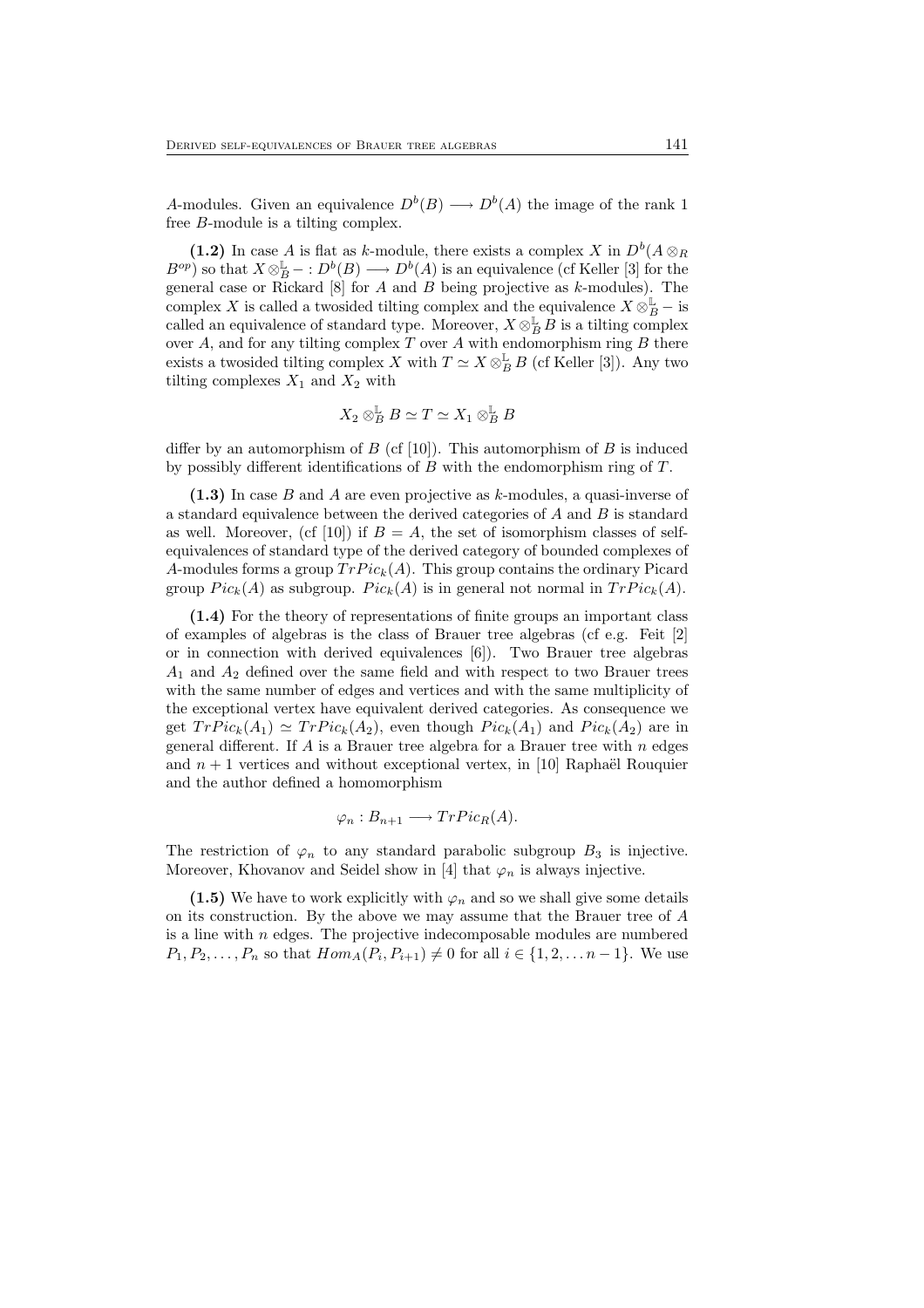the convention that the vertices of the Brauer tree are numbered so that the projective  $P_i$  is supported by the ordinary characters with the numbers i and  $i-1$ . Then, (cf [10]) for any  $i \in \{1, 2, ..., n\}$  the complexes  $X_i$  defined by

$$
\ldots \longrightarrow 0 \longrightarrow P_i \otimes_k Hom_A(P_i, A) \longrightarrow A \longrightarrow 0 \longrightarrow \ldots
$$

are twosided tilting complexes with ismorphism class in  $TrPic_k(A)$ . They satisfy the relations

$$
X_i \otimes_A X_{i+1} \otimes_A X_i \simeq X_{i+1} \otimes_A X_i \otimes_A X_{i+1}
$$

and

$$
X_i \otimes_A X_j \simeq X_j \otimes_A X_i \ .
$$

This means that mapping the standard braid generators  $\boldsymbol{s}_i$  of

$$
B_{n+1} = \langle s_1, s_2, \dots, s_n | s_i s_{i+1} s_i = s_{i+1} s_i s_{i+1} ; s_i s_j = s_j s_i
$$
  

$$
\forall i = 1, \dots, n - 1 \forall j = 2, \dots, n : |i - j| \ge 2 >
$$

to the self-equivalence induced by  $X_i$  defines a homomorphism of groups.

(1.6) We shall derive the tilting complex associated to  $X_i$ . If  $2 \le i \le n-1$ , then

$$
X_i \otimes_A P_j \simeq \left\{ \begin{array}{c} P_j & \text{if} \quad |j-i| \ge 2 \\ \dots \longrightarrow 0 \longrightarrow P_i \longrightarrow P_j \longrightarrow 0 \longrightarrow \dots & \text{if} \quad |j-i| = 1 \end{array} \right.
$$

For  $i = 1$  one gets

$$
X_1 \otimes_A P_j \simeq \begin{cases} P_j & \text{if } j \ge 3 \\ \ldots \longrightarrow 0 \longrightarrow P_1 \longrightarrow P_2 \longrightarrow 0 \longrightarrow \ldots & \text{if } j = 1 \\ 0 & \text{if } j = 2 \end{cases}
$$

For  $i = n$  one gets

$$
X_n \otimes_A P_j \simeq \begin{cases} P_j & \text{if } j \leq n-2 \\ \dots \longrightarrow 0 \longrightarrow P_n \longrightarrow P_{n-1} \longrightarrow 0 \longrightarrow \dots & \text{if } j = n \\ \end{cases}
$$

The complexes

$$
T_i := \bigoplus_{j=1}^n X_i \otimes_A P_j
$$

are tilting complexes with endomorphism ring isomorphic to A.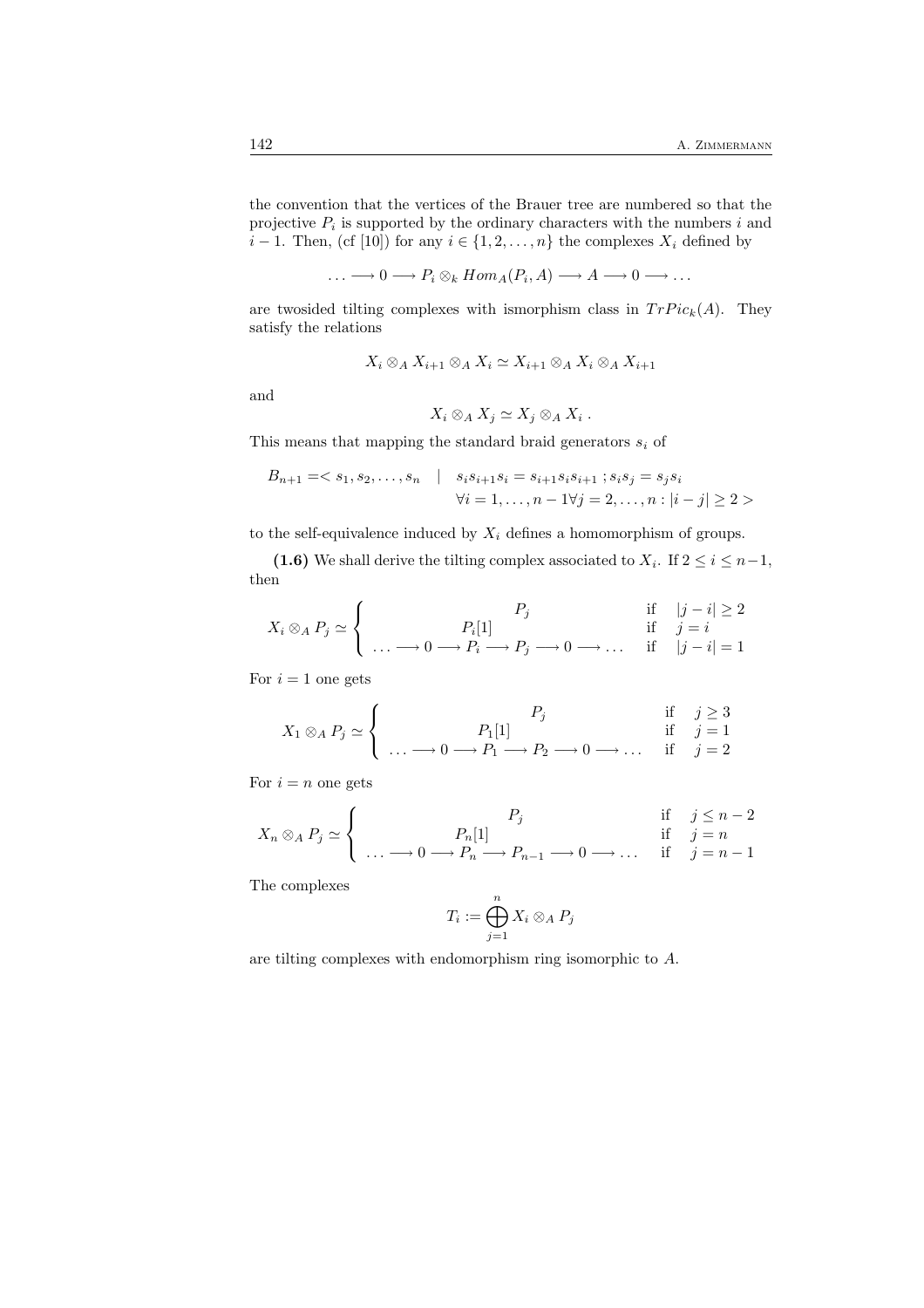# 2 Tilting with an exceptional vertex

 $(2.1)$  We study  $A(l)$ , the Brauer tree algebra associated to a Brauer tree being a line with non trivial exceptional vertex associated to the vertex l for  $0 \leq l \leq n$ . The indecomposable projective module of  $A(l)$  supported by the ordinary characters associated to the vertex i and  $i - 1$  is called  $P_i(l)$ . Then we can define complexes  $T_i$  as above, using the convention that if we do not make precise the differential, then the differential is a mapping with maximal possible image. This condition uniquely determines the differential. Then, the complexes  $T_i$  are still tilting complexes as is easily verified. The endomorphism ring is not isomorphic to  $A(l)$ . Indeed, by [7] the endomorphism ring is again a Brauer tree algebra with the same exceptional multiplicity, and comparing the dimensions of the homomorphisms between the projective indecomposable modules of such an algebra with the dimensions of the homomorphisms of the indecomposable direct summands of  $T(i)$ , we find easily

$$
End_{D^b(A(l))}(T_l) \simeq A(l-1) \,\forall l \in \{1, ..., n\},
$$
  

$$
End_{D^b(A(l))}(T_{l+1}) \simeq A(l+1) \,\forall l \in \{0, ..., n-1\}
$$

and

$$
End_{D^b(A(l))}(T_i) \simeq A(l)
$$

for  $i \notin \{l, l + 1\}$  and all  $l \in \{0, ..., n\}$ .

(2.2) Let X be a complex in  $D^b(B_1 \otimes_k B_2^{op})$  for two k-algebras  $B_1$  and  $B_2$ . If now  $X \otimes_{B_2} B_2$  is a tilting complex over  $B_1$  with endomorphism ring  $B_2$  and if  $B_1 \otimes_{B_1} X$  is a tilting complex over  $B_2$  with endomorphism ring  $B_1$ , then X is a twosided tilting complex. This lemma due to Rickard is proved in [12].

(2.3) The most easy case is where the tilting complexes  $T_i$  induce a selfequivalence. A twosided tilting complex  $X_i$  associated to the tilting complex  $T_i$  over  $A(l)$  is now

$$
X_i : \ldots \longrightarrow 0 \longrightarrow P_i \otimes_k Hom_{A(l)}(P_i, A(l)) \longrightarrow A(l) \longrightarrow 0 \longrightarrow \ldots
$$

if  $i \notin \{l, l+1\}.$ 

(2.4) Instead of finding a twosided tilting complex  $X_l$  associated to the tilting complex  $T_l$  over  $A(l)$  we determine the projective indecomposable module  $X_l \otimes_{A(l)} P_i$  under the isomorphism  $X_l \otimes_{A(l)} A(l) \simeq A(l-1)$ . First, we have to get around the ambiguity in choosing  $X_l$ . For a Brauer tree algebra A associated to a line, let  $Aut_0(A)$  be the subgroup of the automorphism group  $Aut_k(A)$  of A which fixes each projective indecomposable module. Now, it is clear that  $Aut_k(A)/Aut_0(A)$  is cyclic of order 2. In fact, the quotient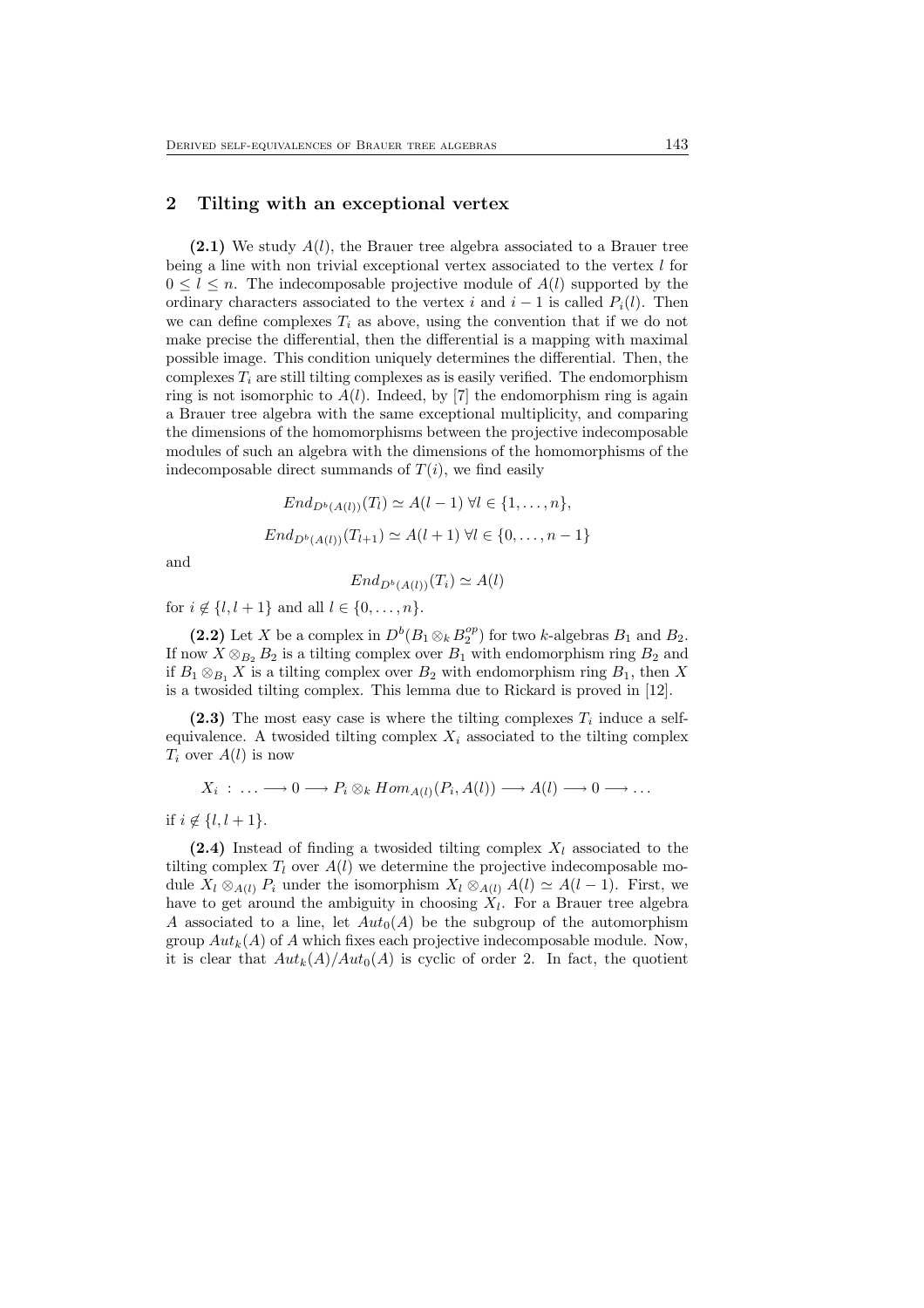is generated by the graph automorphism of the Brauer tree, neglecting the exceptional vertex. This follows from the discussion in [10], but also from Frauke Bleher's thesis [1]. Since the choice of a twosided tilting complex is unique up to an (outer) automorphism of the algebra and since we only ask for the images of the projective indecomposable modules, only this cyclic group of order 2 matters. This cyclic group of order 2 now corresponds to numbering the vertices in the graph from 0 to n or from n to 0. On the other hand, we may modify a given twosided tilting complex with tensoring by the  $A(n-l)-A(l)$ bimodule  $_{\alpha}A(l)_1$ , where  $\alpha$  is the isomorphism  $A(n-l) \longrightarrow A(l)$  induced by the graph automorphism.

(2.5) Now, determining the image of the projective indecomposable modules is an easy task since we know that both algebras are Brauer tree algebras (cf [7]), associated to a line and the endomorphism algebra is isomorphic to  $A(l-1)$ . If we compare the dimension of homomorphisms between the complexes  $X_l \otimes_{A(l)} P_i$  and the dimensions of the indecomposable projective  $A(l-1)$ -modules, we find that in  $D<sup>b</sup>(A(l-1))$  we have

$$
X_l \otimes_{A(l)} P_i \simeq P_i
$$

for all  $i \in \{1, \ldots, n\}$ .

(2.6) Similarly arguments yield that a twosided tilting complex  $X_{l+1}$  associated to  $T_{l+1}$  over  $A(l)$  has the property

$$
X_{l+1} \otimes_{A(l)} P_i \simeq P_i
$$

in  $D^{b}(A(l + 1))$  for all  $i \in \{1, ..., n\}$ .

# 3 Deducing self-tilting complexes

We are now ready to determine a group induced by the tilting complexes  $X_i$ for  $i \in \{1, \ldots, n\}$  mapping to  $TrPic_k(A(l))$  for any l.

(3.1) The braid group  $B_n$  maps onto the Weyl group  $\mathfrak{S}_n$  by adding the relations that the standard generators have order 2. Let  $\pi_n$  be this morphism. Let  $\mathfrak{S}_{n-1}(l)$  be the subgroup of  $\mathfrak{S}_n$  which fixes the letter l. Of course,  $\mathfrak{S}_{n-1}(l) \simeq \mathfrak{S}_{n-1}$ . Now,  $\pi_n^{-1}(\mathfrak{S}_{n-1}(l))$  is a subgroup of  $B_n$ .

(3.2) We observe that

$$
D^{b}(\prod_{l=0}^{n} A(l)) \simeq \prod_{i=0}^{n} D^{b}(A(l)) .
$$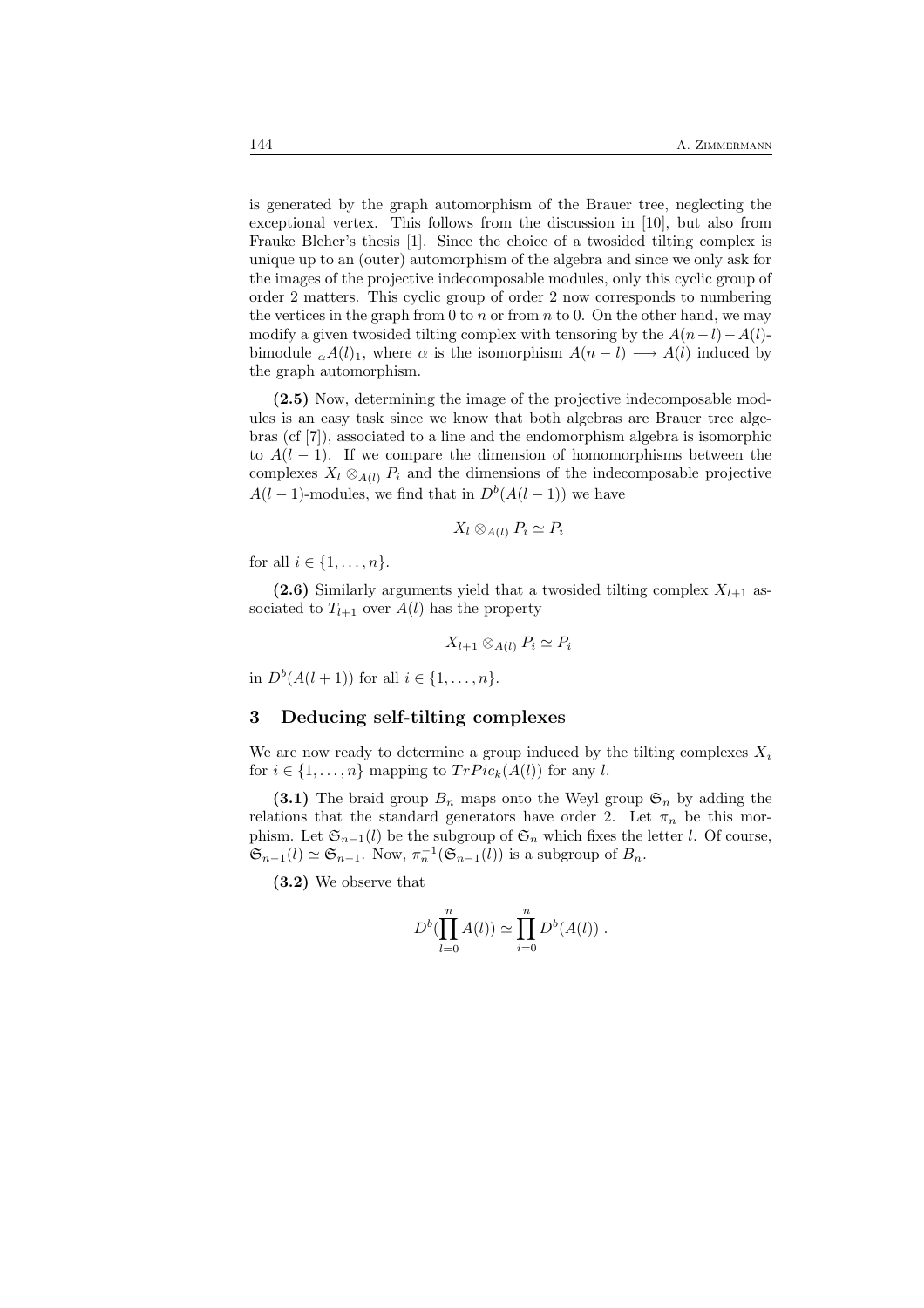Since  $X_i$  is a complex of  $A(l) \otimes_k A(l)^{op}$ -modules if  $i \notin \{l, l+1\}$  and  $X_l$  is a complex of  $A(l) \otimes_k A(l+1)^{op}$ -modules, while  $X_{l+1}$  is a complex of  $A(l+1) \otimes_k A(l)^{op}$ modules, an element  $s_i \in B_{n+1}$  acts on  $D^b(\prod_{l=0}^n A(l))$  as tensor product with the twosided tilting complex  $X_i^{\prod} := \prod_{l=0}^n X_i$  in  $D^b((\prod_{l=0}^n A(l)) \otimes_k$  $(\prod_{l=0}^{n} A(l))^{op}$ . Moreover, the tensor product with  $X_i^{\prod}$  induces a permutation of the index set  $\{0, \ldots, n\}.$ 

 $\prod_{l=0}^{n} D^{b}(A(l))$  as the involution  $(i - 1, i)$  permutes the set  $\{0, \ldots, n\}$ . This is (3.3) Hence, this way  $s_i$  permutes the  $l+1$  factors in the product exactly the image of  $s_i$  under the mapping  $\pi_{n+1}$ .

 $\prod_{l=0}^n D^b(A(l))$  induces a self-equivalence  $\Omega_l$  on the *l*-th factor if and only if Moreover, let  $w \in B_{n+1}$ . Then, the self-equivalence  $\Omega$  induced by w on the permutation  $\pi_{n+1}(w)$  of  $\{0, 1, \ldots, n\}$  fixes l:

$$
\Pi_{l=0}^{n} D^{b}(A(l)) \xrightarrow{\Omega} \Pi_{l=0}^{n} D^{b}(A(l))
$$
\n
$$
D^{b}(A(l)) \xrightarrow{\Omega_{l}} D^{b}(A(l))
$$

Observe that if one defines a functor  $D^b(A(i)) \longrightarrow \prod_{l=0}^n D^b(A(l))$  and composes  $\Omega$  with it and the projection  $\prod_{l=0}^n D^b(A(l)) \longrightarrow D^b(A(i))$ , the result will not be an equivalence unless the permutation  $\pi_{n+1}(w)$  of  $\{0, 1, \ldots, n\}$  fixes i.

(3.4) Now we have proved the main result.

**Theorem 1** Let k be a field. Let  $A(l)$  be the Brauer tree algebra associated to a Brauer tree being a line with n edges, with exceptional vertex at the l-th vertex, and with exceptional multiplicity  $m \geq 2$ . Let  $B_{n+1}$  be the (ordinary) braid group on  $n + 1$  strings and let  $\pi_{n+1} : B_{n+1} \longrightarrow \mathfrak{S}_{n+1}$  be the canonical projection. Then, there is a group homomorphism

$$
\varphi_{n+1} : \pi_{n+1}^{-1}(Stab_{\mathfrak{S}_{n+1}}(l)) \longrightarrow TrPic_k(A(l)) .
$$

Moreover,  $s_i \in \pi_{n+1}^{-1}(Stab_{\mathfrak{S}_{n+1}}(l))$  for  $i \in \{1, 2, ..., l-1, l+2, l+3, ..., n\}$ and then, the self-equivalence  $\varphi_{n+1}(s_i)$  is infinite cyclic.

Proof. Let  $w \in \pi_{n+1}^{-1}(Stab_{\mathfrak{S}_{n+1}}(l))$ , then  $\varphi_{n+1}(w)$  will be defined to be the derived equivalence denoted by  $\Omega_l$  in (3.3). Since  $\Omega$  is standard, it is not difficult to show that  $\Omega_l$  is standard as well.

Let  $|i - j| \ge 2$ . Then, virtually the same computation as in [10] yields

$$
X_i^{\Pi} \otimes_{\Pi A(l)} X_j^{\Pi} \simeq X_j^{\Pi} \otimes_{\Pi A(l)} X_i^{\Pi} .
$$

Actually, this may be verified in each component separately.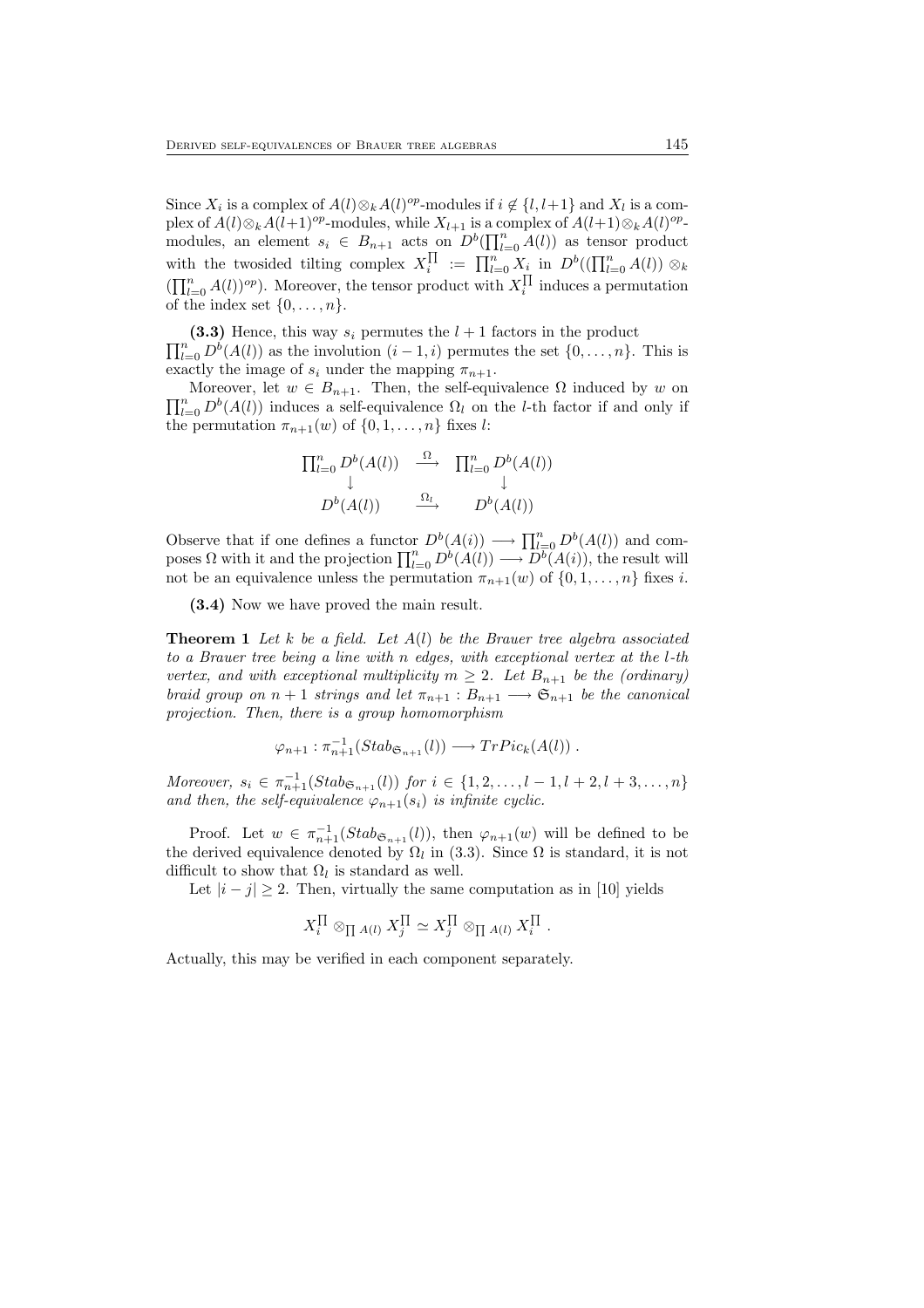Similarly, looking at each of the factors of the product category separately one gets

$$
X_i^{\Pi} \otimes_{\Pi A(l)} X_{i+1}^{\Pi} \otimes_{\Pi A(l)} X_i^{\Pi} \simeq X_{i+1}^{\Pi} \otimes_{\Pi A(l)} X_i^{\Pi} \otimes_{\Pi A(l)} X_{i+1}^{\Pi}
$$

as complex of

$$
\prod_{\stackrel{l=0}{\ldots} \atop{l \not\in \{i-1,i+1\}}}^n A(l) \otimes_k A(l)^{op} \prod A(i-1) \otimes_k A(i+1)^{op} \prod A(i+1) \otimes_k A(i-1)^{op} -
$$

modules.

(

Hence,  $\varphi_n$  extends to a homomorphism  $\varphi_n: B_{n+1} \longrightarrow Tr Pic_k(\prod_{l=0}^n A(l)).$ Let now  $w_1, w_2 \in \pi_{n+1}^{-1}(Stab_{\mathfrak{S}_{n+1}}(l))$ . By (3.3) one has  $\varphi_n(w_1)$  and  $\varphi_n(w_2)$ induce elements in  $TrPic_k(A(l))$ . Moreover,  $\varphi_n(w_1w_2) = \varphi_n(w_1)\varphi_n(w_2)$  is an easy consequence. The fact that  $\varphi_n(s_i)$  is infinite cyclic is easily seen to be true in  $TrPic_k(\prod_{l=0}^n A(l))$  and as well in  $TrPic_k(A(l))$ . This finishes the proof.

Corollary 3.1 Let A be a Brauer tree algebra associated to a Brauer tree with n edges and a non trivial exceptional vertex. Then, there is a group homomorphism

$$
\pi_{n+1}^{-1}(Stab_{\mathfrak{S}_{n+1}}(l)) \longrightarrow TrPic_k(A) .
$$

Under this group homomorphism the image of the remaining  $s_i$  is infinite cyclic.

Indeed, such an algebra is derived equivalent to the Brauer tree algebra  $A(0)$ . The rest follows.

Remark 3.2 The p-adic analogue of a Brauer tree algebra is a Green order as defined by Roggenkamp in [9]. At the points (2.1) and (2.5) which were used in the proof of Theorem 1 we used that only a Brauer tree algebra with the same number of simple modules and with the same exceptional multiplicity can be derived equivalent to a Brauer tree algebra. This is not known for Green orders. Nevertheless, the tilting complexes  $T_i$  used in the proof are all of a certain type, which were studied in a joint paper with Steffen König (cf [5] and its generalization in [6, Chapter 4]). If one uses this paper at that point one sees that also there the endomorphism ring of such a tilting complex is a Green order again, associated to a Brauer tree being a line and with the same structural constants. Moreover, for these tilting complexes an explicit twosided tilting complex was determined in [12, 13]. The result holds in the same way for Green orders associated to a line with one exceptional vertex and so that the combinatorial data are the same for all the vertices except for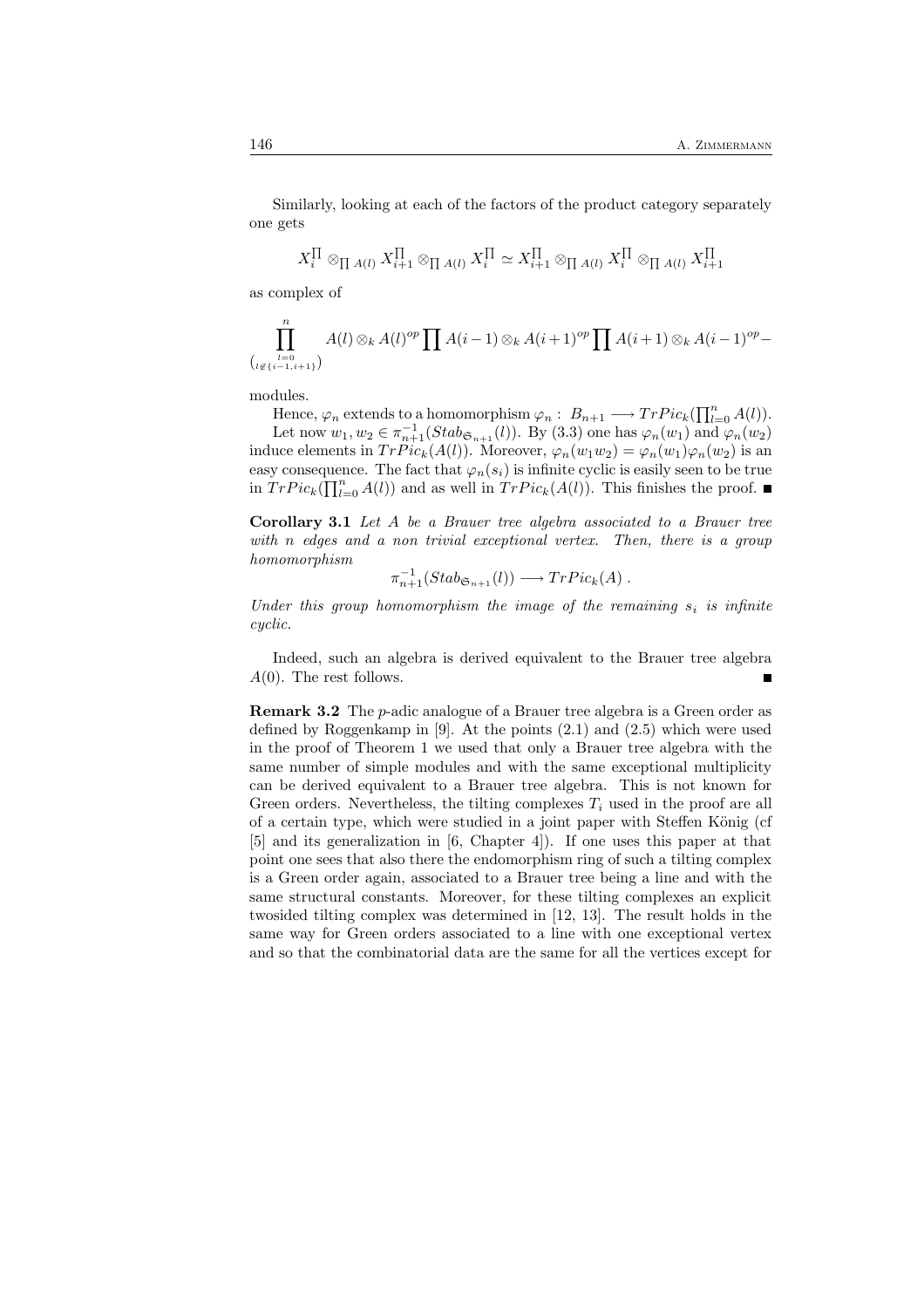the exceptional vertex. The result which takes the place of the main result of [10] is [15]. It is not difficult to fill the details for the proof of this statements. We leave this task to the reader.

**Remark 3.3**  $\varphi_{n+1}$  maps any subgroup  $B_3 = \langle s_i, s_{i+1} \rangle$  of  $\pi_{n+1}^{-1}(Stab_{\mathfrak{S}_{n+1}}(l))$ injectively to  $TrPic_k(A(l))$ . This follows from the method of proof in [10], where it is proved that a non trivial word in  $B_3$  is mapped to a non trivial complex in  $P_i$  and  $P_{i+1}$ . Here, we get the same result with the same proof for the image of  $P_i$  and  $P_{i+1}$  by this word.

# References

- [1] Frauke Bleher, Automorphismen von Gruppenringen und Blocktheorie, PhD thesis, Universität Stuttgart 1995.
- [2] WALTER FEIT, The representation theory of finite groups, North Holland 1982.
- [3] BERNHARD KELLER, A remark on tilting theory and DG-algebras, Manuscripta mathematica 79 (1993) 247-253.
- [4] MICHAEL KHOVANOV AND PAUL SEIDEL, Quivers, Floer Cohomology and Braid Group Actions, preprint http://xxx.lanl.gov/abs/math.QA/0006056
- [5] STEFFEN KÖNIG AND ALEXANDER ZIMMERMANN, Tilting selfinjective algebras and Gorenstein orders, Oxford Quarterly Journal of Mathematics (2) 48 (1997) 351-361.
- [6] STEFFEN KÖNIG AND ALEXANDER ZIMMERMANN, Derived equivalences for group rings, Springer Lecture Notes in Mathematics 1685, 1998.
- [7] Jeremy Rickard, Morita theory for derived categories, J. London Math. Soc. 39 (1989), 436–456.
- [8] JEREMY RICKARD, *Derived equivalences as derived functors*, J. London Math. Soc. 43 (1991), 37-48.
- [9] Klaus W. Roggenkamp, Blocks of cyclic defect and Green orders, Comm. in Alg. 20 (6) (1992), 1715–1734.
- [10] RAPHAEL ROUQUIER AND ALEXANDER ZIMMERMANN, A Picard group for derived module categories, accepted in Proc. London Math. Soc.
- [11] Mary Schaps and Evelyne Zakay-Illouz, Braid group action on the refolded tilting complex of the Brauer star algebra, preprint, November 2000.
- [12] Alexander Zimmermann, Twosided tilting complexes for Green orders and Brauer tree algebras, Journal of Algebra 187 (1997), 446-473.
- [13] ALEXANDER ZIMMERMANN, Twosided tilting complexes for Gorenstein orders, Journal of Algebra 209 (1998) 585-621